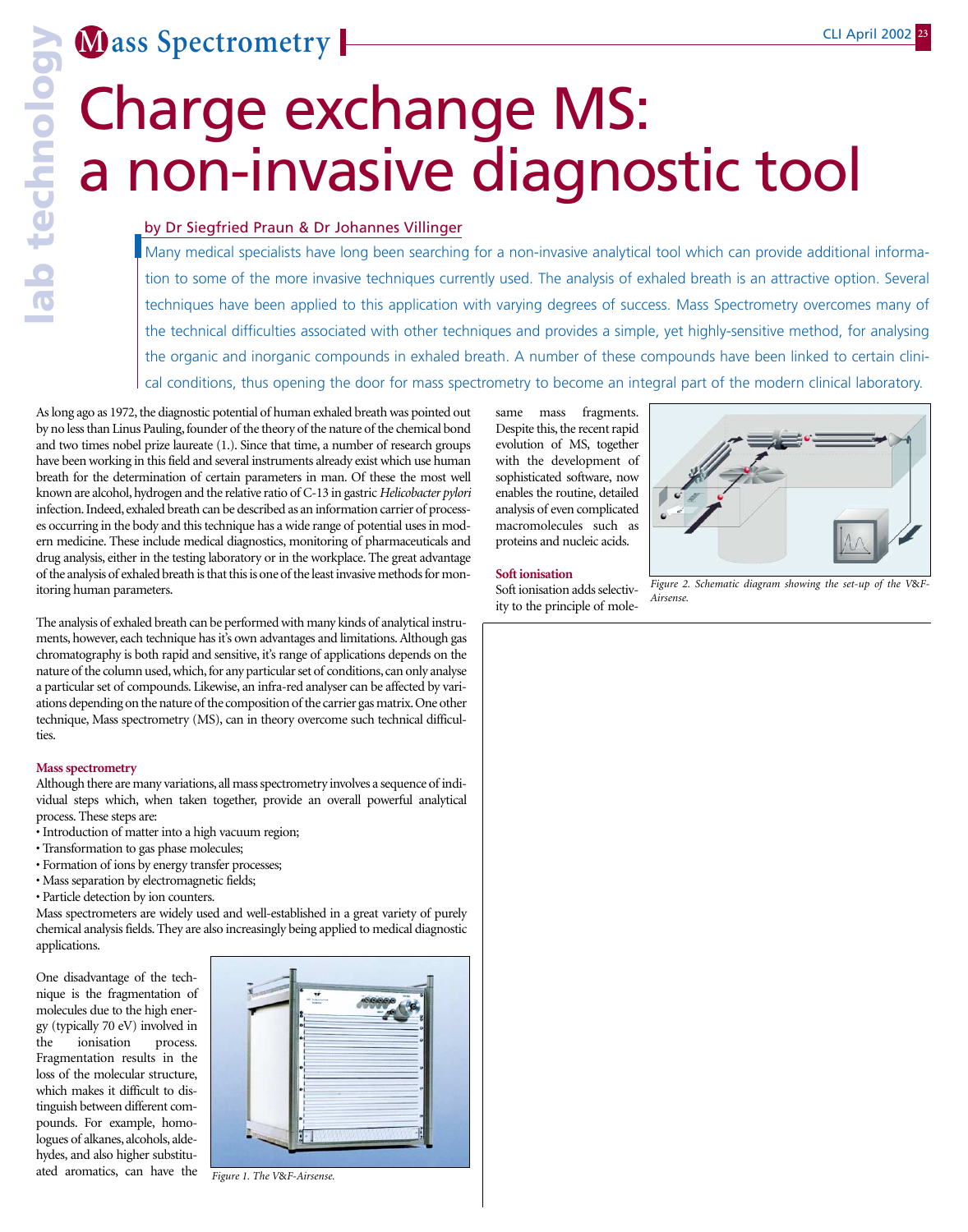### **M** ass Spectrometry **Property 2002**



*Figure 3. Currently known and unknown (shown as mass numbers) compounds in exhaled breath.*

cular weight detection through well defined ionisation processes involving charge transfer reactions from an ion beam to the sample gas molecules. This allows complex gas mixtures to be differentiated without any need for pre-selection prior to the MS.

Completely different molecules may have identical molecular weights. For example, nitrogen and carbon monoxide, formaldehyde and nitric oxide, carbon dioxide and laughing gas. MS differentiates between the different molecules by using different ionisation levels. Every molecule has an individual energy (i.e. ionisation potential) that is necessary to remove an electron, thus converting it into an ion. For example, a krypton ion beam with 13.9 eV energy separates nitrogen (14.2 eV) and carbon monoxide (13.7 eV), which both have a mass of 28. Ethene  $(C<sub>2</sub>H<sub>4</sub>)$ , which also has a mass 28, can be ionised with mercury ions, whereas krypton ions generate  $C_2H_3^+$ 

ions from ethene. The mass identity of oxygen  $(O_2)$  and methanol (CH<sub>3</sub>OH), which both have a mass of 32, is resolved by ionisation with xenon (12.2 eV). This generates an  $O_2$  ion of mass 32 and a CH<sub>3</sub>O<sup>+</sup> ion with a mass of 31. Larger hydrocarbons need ionisation energies in the range of 10.4 eV, which is achieved using a mercury ion beam.

The soft ionisation technique has been used in many applications over the past 15 years. These include ambient air monitoring where online detection at ppt levels of sensitivity is required, fast multicomponent gas analysis in 10 msec range for dynamic transitions in catalyst research, and remote, fully automated quality assurance monitoring of carbon dioxide gas for the food industry.

As the source of the gas to be analysed by MS is not important, this technique has been extended to the analysis of exhaled breath. Many medical specialists have long been looking for a non-invasive analytical tool which can provide additional information to the more invasive techniques currently in use. Breath analysis fulfils these criteria.

### **Breath analysis**

Breath analysis is a very complex process, whether one is testing for a few or many parameters. Any technique used for this purpose must therefore satisfy a wide range of specifications:

The instrument should be able to measure concentrations as low as 0.001 ppm, as well as those as high as percentage concentrations. All important organic and inorganic compounds and compound classes should be detectable, i.e. all compounds existing in the gaseous phase or dissolved in the water vapour of exhaled breath. It should also be possible to use the system in either an online of offline mode. The V&F-Airsense analyser is an example of a modern instrument which fulfils these specifications (figures 1 and 2). The online analysis time using this system is just 300 msec per compound, while the offline analysis time is >5 seconds per compound. In both cases, no prior preparation of samples is required.

#### **Offline analysis**

The advantages of offline analysis are apparent when analysing large sample numbers, for example during clinical studies. To sample low molecular weight compounds, the patient exhales into a vial which is then sealed. A second vial is placed in the surrounding environment and this is used as a control sample. The samples are placed in the V&F-autosampler and then subsequently analysed in the mass spectrometer. Up to 200 different masses may be detected.

Exhaled breath carries a number of low molecular weight compounds at sub-ppm concentrations in addition to nitrogen, oxygen, carbon dioxide and water. The intensity and distribution of these sub-ppm compounds can give an indication of how certain body processes are functioning. Some 60 different molecular compounds found in exhaled breath in a concentration range from 2 ppb to 20 ppm have been linked to individual organ functions (2). These compounds therefore have the potential to be indicators of any misfunction of these organs.

### **Important compounds in human exhaled breath**

In a study designed to determine the concentration ranges of the relevant volatile compounds detected in exhaled breath, samples were taken from 797 individuals during a three day preventive medical check-up (3). 114 volatile compounds were measured in all the samples by the V&F-Airsense. The variation in concentrations of 41 of the most significant compounds are shown in figure 3. It can be seen that compounds such as acetaldehyde, acetone, acetonitrile, benzene, methane, acetic acid and isoprene showed variations of up to a factor of eight. Other components, such as ammonia and ethanol, varied by up to a factor of 130.

The sensitivity of the technique is such that many of the peaks detected correspond to molecules which have not yet been associated directly with specific underlying pathologies. In other cases, it is well known that the compounds measured are associated with medical conditions. For example, a higher nitric oxide level is associated with inflammation and asthma, while changes in nitric oxide and nitrogen dioxide are frequent characteristics of gastrointestinal diseases. The breath of smokers may contain a higher concentration of 2,5-dimethylfuran and higher acetone levels are well documented in patients with diabetes. In addition, higher ammonia levels correlate with liver problems, higher methane concentrations are associated with certain bacteria in the gastrointestinal tract and, of course, ethanol due to the consumption of alcohol is probably the most well known of all compounds in human exhaled breath.